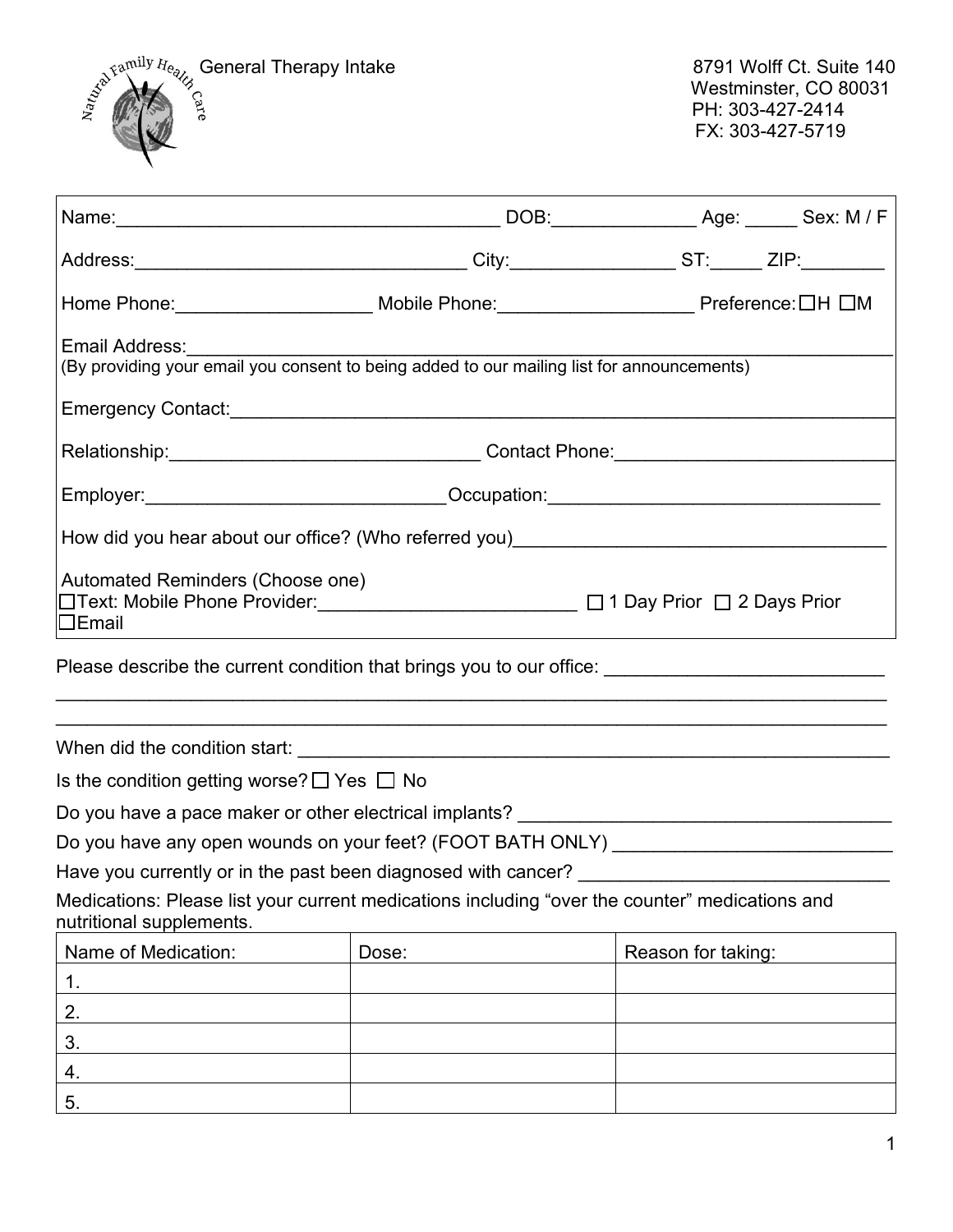| Allergies:                                                   |                  |
|--------------------------------------------------------------|------------------|
|                                                              |                  |
|                                                              |                  |
|                                                              |                  |
|                                                              |                  |
|                                                              |                  |
| Have you had any surgeries?:                                 |                  |
|                                                              |                  |
| Family History: G=Grandparent, M=Mother, F=Father, S=Sibling |                  |
| Stroke:                                                      | Fainting: ______ |
| Seizures:                                                    |                  |
| Heart Attack:                                                |                  |

Women: Are you pregnant?

#### **Privacy Policy**:

We want you to know how your Patient Health Information (PHI) will be used in this office and your rights concerning those records. Before we begin any health care operations we must require you to read and sign this consent form stating that you understand and agree how your records are used.

- 1. The patient understands and agrees to allow NFHC to use their PHI for treatment, payment, health care operations, and coordination of care.
- 2. The patient has the right to examine and obtain a copy of his/her own records at any time. The patient may request to know what disclosures have been made and submit in writing any further restrictions on the use of their PHI. Our office will not release any of your records without your written consent.
- 3. A patient's written consent need only be obtained one time for all subsequent care given the patient in this office.
- 4. The patient may provide a written request to revoke consent at any time during care. This would not affect the use of those records for the care given prior to the written request to revoke consent but would apply to any care given after the request has been presented.
- 5. For your security and right to privacy, all staff has been trained in patient record privacy and a privacy official has been designated to enforce those procedures in our office. We have taken all precautions that are known by NFHC to assure that your records are not readily available to those who do not need them.
- 6. If a patient has a complaint about the privacy of records, please contact Michaele, our office manager.
- 7. If the patient refuses to sign this consent, our office has the right to refuse care.

I have read and understand how my PHI will be used and I agree to these policies and procedures. Please let us know if you would like a full copy of the office "Notice of Patient Privacy Policy".

Signature: <u>Date:</u> 2002. The set of the set of the set of the set of the set of the set of the set of the set of the set of the set of the set of the set of the set of the set of the set of the set of the set of the set of

Printed Name:

\_\_\_\_\_\_\_\_\_\_\_\_\_\_\_\_\_\_\_\_\_\_